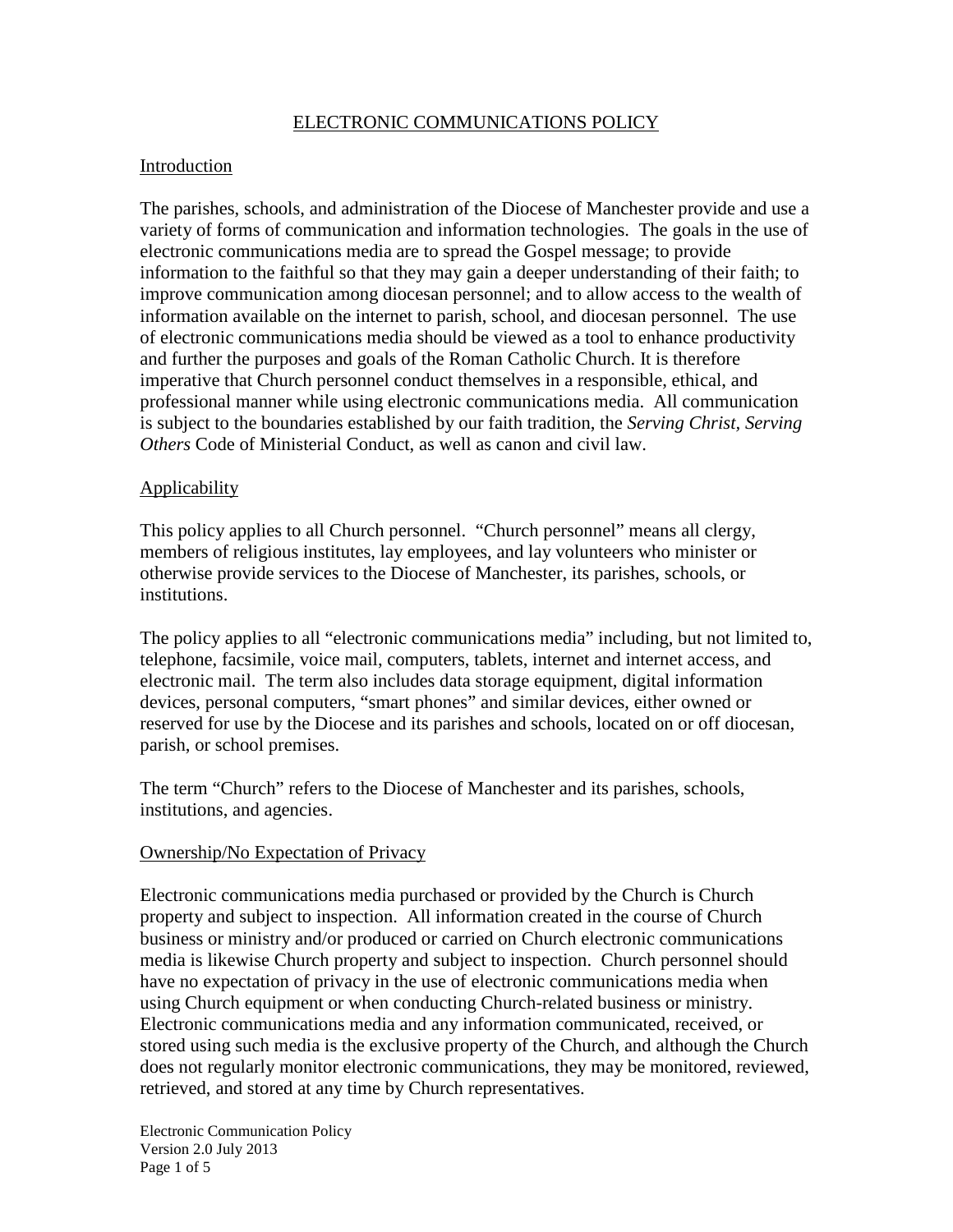Church personnel must provide their supervisors and/or the network administrator with their passwords for all Church-owned electronic communication media. Church personnel may not share passwords for electronic communications media or secured websites owned or operated by the Church with anyone other than their supervisors and/or the network administrator.

### Acceptable Use of Electronic Communications Media

No list of rules for the appropriate use of electronic communications media can be allinclusive, and this policy does not attempt to articulate all required or proscribed behavior by Church personnel. All communications originating at the Church or using Churchowned equipment must be consistent with the teachings of the Roman Catholic Church, the letter and spirit of the *Serving Christ, Serving Others* Code of Ministerial Conduct, civil and canon law, and the Diocese of Manchester Public Policy Directives.

- *General e-mail and internet use*: During office hours, church personnel are expected to use electronic communications media only for work purposes, except for limited use during break times. Limited personal use of communications is permitted on the express understanding that the Church reserves the right (for its business purposes or as may be required by law) to review Church personnel use and to inspect all material created by or stored on the electronic communications media. Use of the electronic communications media constitutes permission for the Church to monitor communications and to access files that are made on or with these communications tools.
- *Mass Mailings*: Church personnel must obtain prior permission from their supervisor (the pastor, principal, or for diocesan personnel, the Cabinet Secretary), to send mass electronic mailings.
- *Social Networks, Blogs, Wikis, Chat Rooms, Message Boards, Online Comment Sections:* Church personnel are expected to comply with the *Serving Christ, Serving Others* Code of Ministerial Conduct with respect to all electronic communications and use of social networks, blogs, wikis, chat rooms, message boards, twitter, and online comment sections, whether or not employees are using personal or diocesan equipment or are on personal or work time. Church personnel who seek to establish a blog or a social network site (e.g., a Facebook page) for ministry must obtain prior permission from their supervisor (the pastor, principal, or for diocesan employees, the Cabinet Secretary and the Director of Communications) and must comply with the Diocese of Manchester *Guidelines for the Use of Social Networking Sites in Parish Programs* set forth below. Church personnel should not provide information to a "wiki" (a web page, such as Wikipedia or Masstimes.org, that allows visitors to edit content) or online comment sections of newspaper articles, blogs, YouTube video pages, and other forums without prior permission from their supervisor.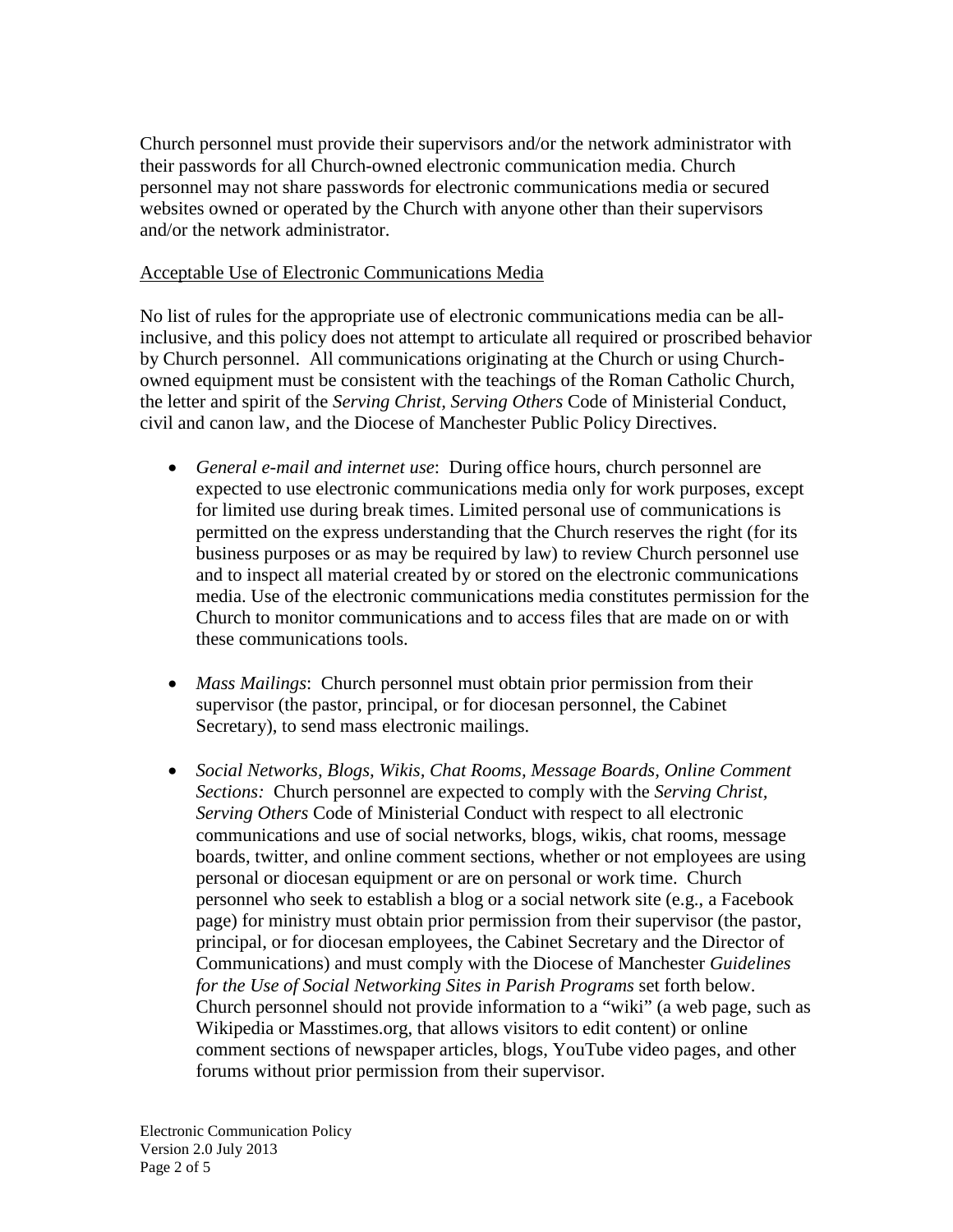- *Linking to Other Websites:* Church websites, including the websites of the Diocese of Manchester and its parishes, schools, and institutions, may provide links only to non-commercial sites that are not in conflict with the teaching of the Roman Catholic Church. All links to other websites must be approved in advance by the pastor, principal, or Director of Communications. Examples of websites to which Church websites may link, include: (1) official Church sites, the Vatican, USCCB, dioceses, and archdioceses; (2) the sites of other parishes, schools, and ministries of or associated with the Diocese of Manchester; and (3) organizations under the oversight of a bishop or religious congregation or that are listed in the Official Catholic Directory.
- *Downloads:* Church personnel must obtain the prior permission of their supervisors or the network administrator before downloading any programs or installing any software on Church equipment. In order to prevent computer viruses from threatening the network, Church personnel should not open attachments or download content of unknown origin.
- *Electronic Mail:*
	- The use of personal e-mail accounts for communication with minors for ministry or Church-related business is discouraged. Whenever possible, official diocesan, parish, or school email accounts should be used.
	- Any use of electronic communication media through Church accounts for illegal purposes or in support of illegal activities is prohibited.
	- Any use of Church electronic communication media for commercial purposes is prohibited.
	- Any use of Church electronic communication media for partisan political lobbying is prohibited.
	- Church e-mail accounts should be used only by the authorized user(s) of the account for the authorized purpose.
- *Posting Photos, Videos, and Recordings:* Church personnel shall not post online (including on social networking sites) photographs, videos, or recordings without obtaining prior permission for their use. If identifying information about persons depicted in photographs or videos is to be posted, prior written authorization from such persons (or in the case of a minor, the parent or guardian) is required. Such written authorization may, for example, be included in an application or release for a Church-related event or program.
- *Copyright Infringement:* Church personnel must always respect copyrights and trademarks of third parties and their ownership claims in images, text, video and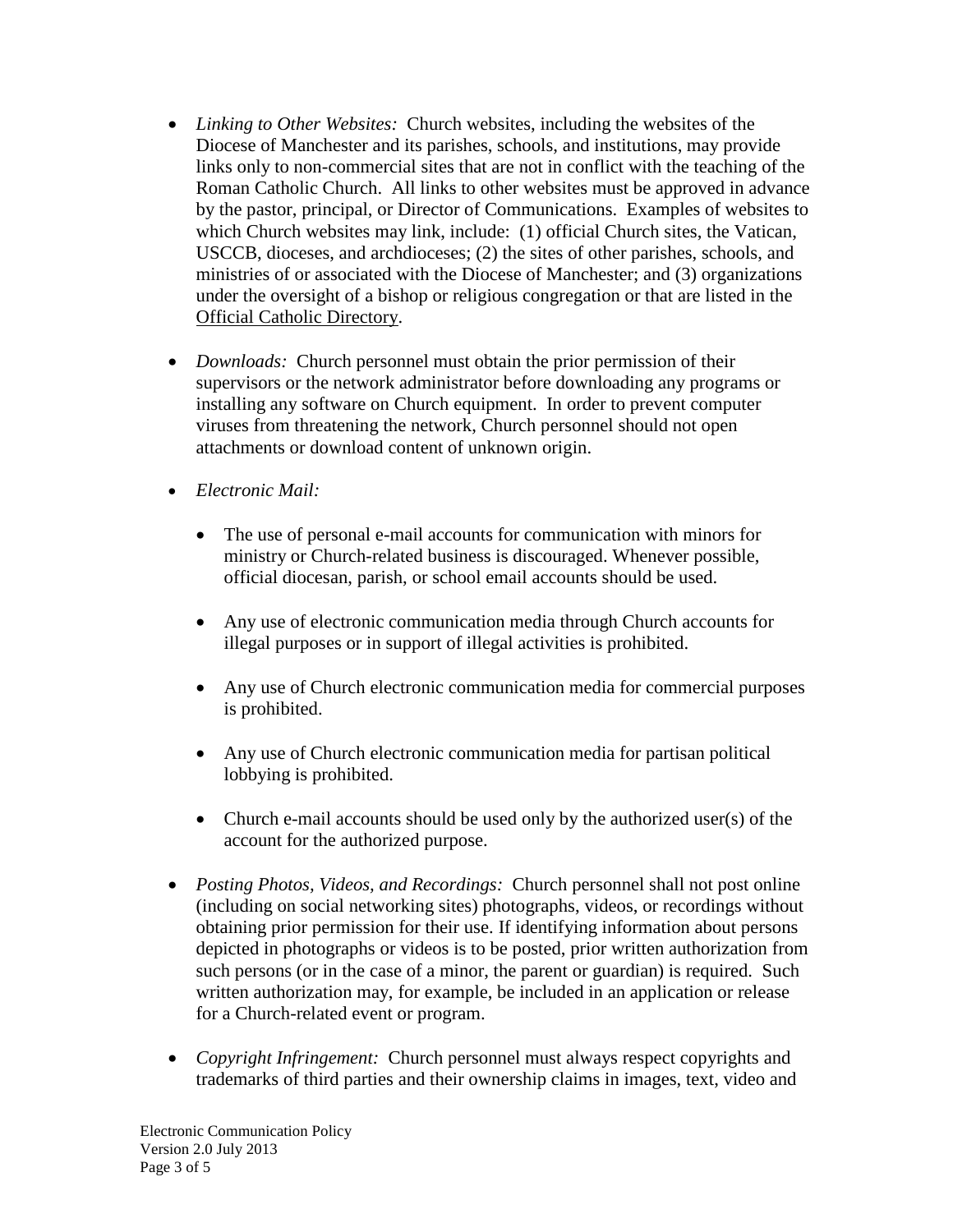audio material, software, information, and intentions. Church personnel may not copy, use, or transfer materials of others without appropriate authorization.

## Guidelines for the Use of Social Networking Sites

"Social Networking Sites" are online websites that are used by groups with a common interest for communication purposes. Social networking sites should be used as a means of effective communication for ministry and education rather than for befriending people or socializing. Every effort must be made to provide a safe and secure environment and to avoid even the appearance of impropriety when using the internet as a ministry tool. Thus, the following guidelines should be kept in mind when considering the use of social networking sites for programs that involve youth under the age of 18. Note: The use of social networking sites is *not recommended* for groups that include students younger than high school age.

- The permission of the pastor, principal, or administrator must be obtained before using a social networking site for a program or ministry.
- Parents must be informed in writing about the use of the social networking site.
- Accounts should be established for the ministry or program; personal accounts should not be used.
- Minors should not be invited to be a "friend." The minor must make the request.
- The site/group administrator must be an adult. Preferably, there should be two site administrators. The site administrators are considered to work with minors and thus should have completed all safe environment requirements in accordance with diocesan policy.
- Privacy settings may be used in order to protect group members' privacy, but communication must be transparent and ministry-oriented. Private messaging is strongly discouraged.
- The administrator should pre-approve or regularly monitor all comments and postings. Any inappropriate content should be deleted, and the person who posted it should be contacted and reminded that improper content is not acceptable.
- Rules of conduct should be posted on the site.
- The main purpose of the site should be for general communication about group events rather than for chatting or socializing.
- All information displayed on the site should reflect the Catholic faith.
- Postings should be written as though others will read them. Communications can easily be shared with others for whom they are not intended.
- Whenever possible, copies of communications sent to youth should be maintained. Parents should be copied on communications when possible.
- Photographs may not be "tagged" on social networking sites, such as Facebook.